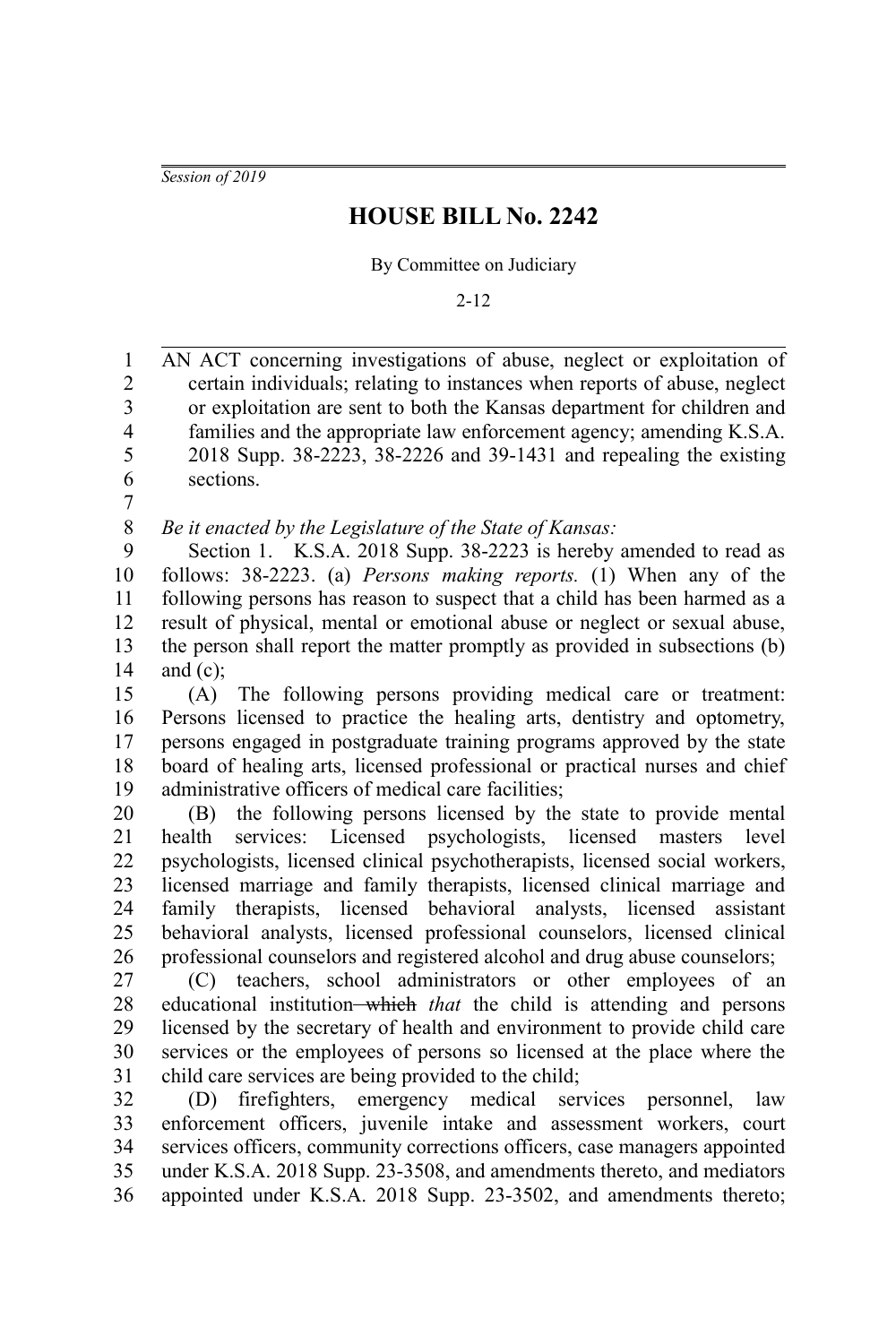and 1

(E) any person employed by or who works as a volunteer for any organization, whether for profit or not-for-profit, that provides social services to pregnant teenagers, including, but not limited to, counseling, adoption services and pregnancy education and maintenance. 2 3 4 5

(2) In addition to the reports required under subsection  $(a)(1)$ , any person who has reason to suspect that a child may be a child in need of care may report the matter as provided in subsection (b) and (c). 6 7 8

(b) *Form of report.* (1) The report may be made orally and shall be followed by a written report if requested. Every report shall contain, if known: The names and addresses of the child and the child's parents or other persons responsible for the child's care; the location of the child if not at the child's residence; the child's gender, race and age; the reasons why the reporter suspects the child may be a child in need of care; if abuse or neglect or sexual abuse is suspected, the nature and extent of the harm to the child, including any evidence of previous harm; and any other information that the reporter believes might be helpful in establishing the cause of the harm and the identity of the persons responsible for the harm. 9 10 11 12 13 14 15 16 17 18

(2) When reporting a suspicion that a child may be in need of care, the reporter shall disclose protected health information freely and cooperate fully with the secretary and law enforcement throughout the investigation and any subsequent legal process. 19 20 21 22

(c) *(1) To whom made.* Reports made pursuant to this section shall be made to the secretary, except as follows: 23 24

(1)*(A)* When the Kansas department for children and families is not open for business, reports shall be made to the appropriate law enforcement agency. On the next day that the department is open for business, the law enforcement agency shall report *relay* to the department any report received and any investigation initiated pursuant to K.S.A. 2018 Supp. 38-2226, and amendments thereto. The reports-may be made orally or, on request of the secretary, in writing *shall be relayed in paper or electronic format, or a combination of both*. 25 26 27 28 29 30 31 32

(2)*(B)* Reports of child abuse or neglect occurring in an institution operated by the Kansas department of corrections shall be made to the attorney general or the secretary of corrections. Reports of child abuse or neglect occurring in an institution operated by the Kansas department for aging and disability services shall be made to the appropriate law enforcement agency. All other reports of child abuse or neglect by persons employed by the Kansas department for aging and disability services or the Kansas department for children and families, or of children of persons employed by either department, shall be made to the appropriate law enforcement agency. 33 34 35 36 37 38 39 40 41 42

*(2) When the secretary receives a second or subsequent report from* 43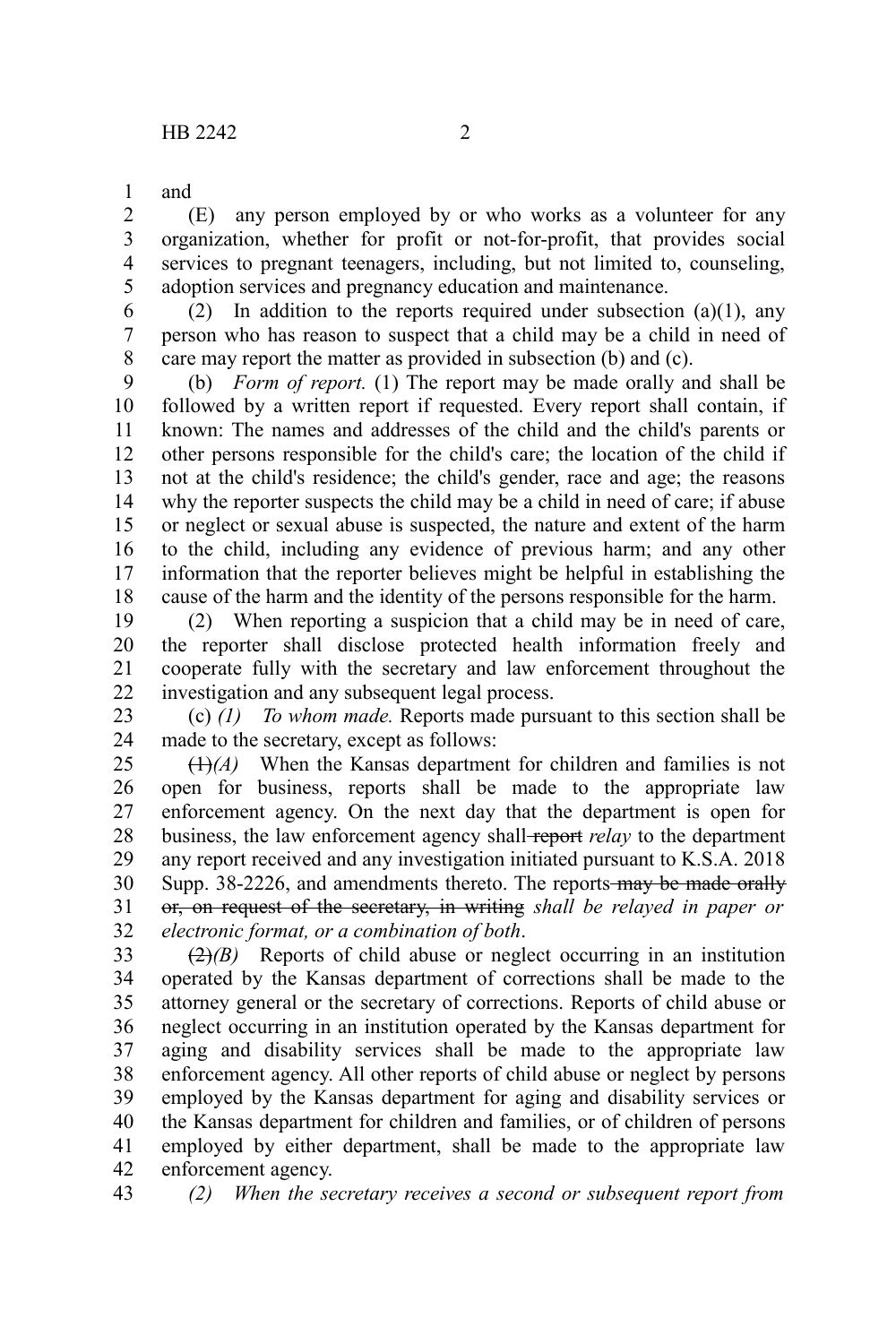*any person of suspected abuse or neglect concerning the same child, the* 1

*secretary shall relay the report and all previous reports of suspected abuse or neglect concerning the same child to the appropriate law enforcement agency within six hours, during normal working days, of receiving such report or reports. Any such report or reports shall be relayed in paper or electronic format, or a combination of both.* 2 3 4 5 6

(d) *Death of child.* Any person who is required by this section to report a suspicion that a child is in need of care and who knows of information relating to the death of a child shall immediately notify the coroner as provided by K.S.A. 22a-242, and amendments thereto. 7 8 9 10

(e) *Violations.* (1) Willful and knowing failure to make a report required by this section is a class B misdemeanor. It is not a defense that another mandatory reporter made a report. 11 12 13

(2) Intentionally preventing or interfering with the making of a report required by this section is a class B misdemeanor. 14 15

(3) Any person who willfully and knowingly makes a false report pursuant to this section or makes a report that such person knows lacks factual foundation is guilty of a class B misdemeanor. 16 17 18

(f) *Immunity from liability.* Anyone who, without malice, participates in the making of a report to the secretary or a law enforcement agency relating to a suspicion a child may be a child in need of care or who participates in any activity or investigation relating to the report or who participates in any judicial proceeding resulting from the report shall have immunity from any civil liability that might otherwise be incurred or imposed. 19 20 21 22 23 24 25

Sec. 2. K.S.A. 2018 Supp. 38-2226 is hereby amended to read as follows: 38-2226. (a) *Investigation for child abuse or neglect.* The secretary and law enforcement officers shall have the duty to receive and investigate reports of child abuse or neglect for the purpose of determining whether the report is valid and whether action is required to protect a child. Any person or agency which *that* maintains records relating to the involved child which *that* are relevant to any investigation conducted by the secretary or law enforcement agency under this code shall provide the secretary-or *and* law enforcement agency with the necessary records to assist in investigations. In order to provide such records, the person or agency maintaining the records shall receive from the secretary or law enforcement: (1) A written request for information; and (2) a written notice that the investigation is being conducted by the secretary or law enforcement. If the secretary and such officers determine that no action is necessary to protect the child but that a criminal prosecution should be considered, such law enforcement officers shall make a report of the case to the appropriate law enforcement agency. 26 27 28 29 30 31 32 33 34 35 36 37 38 39 40 41 42

(b) *Joint investigations.* When a report of child abuse or neglect 43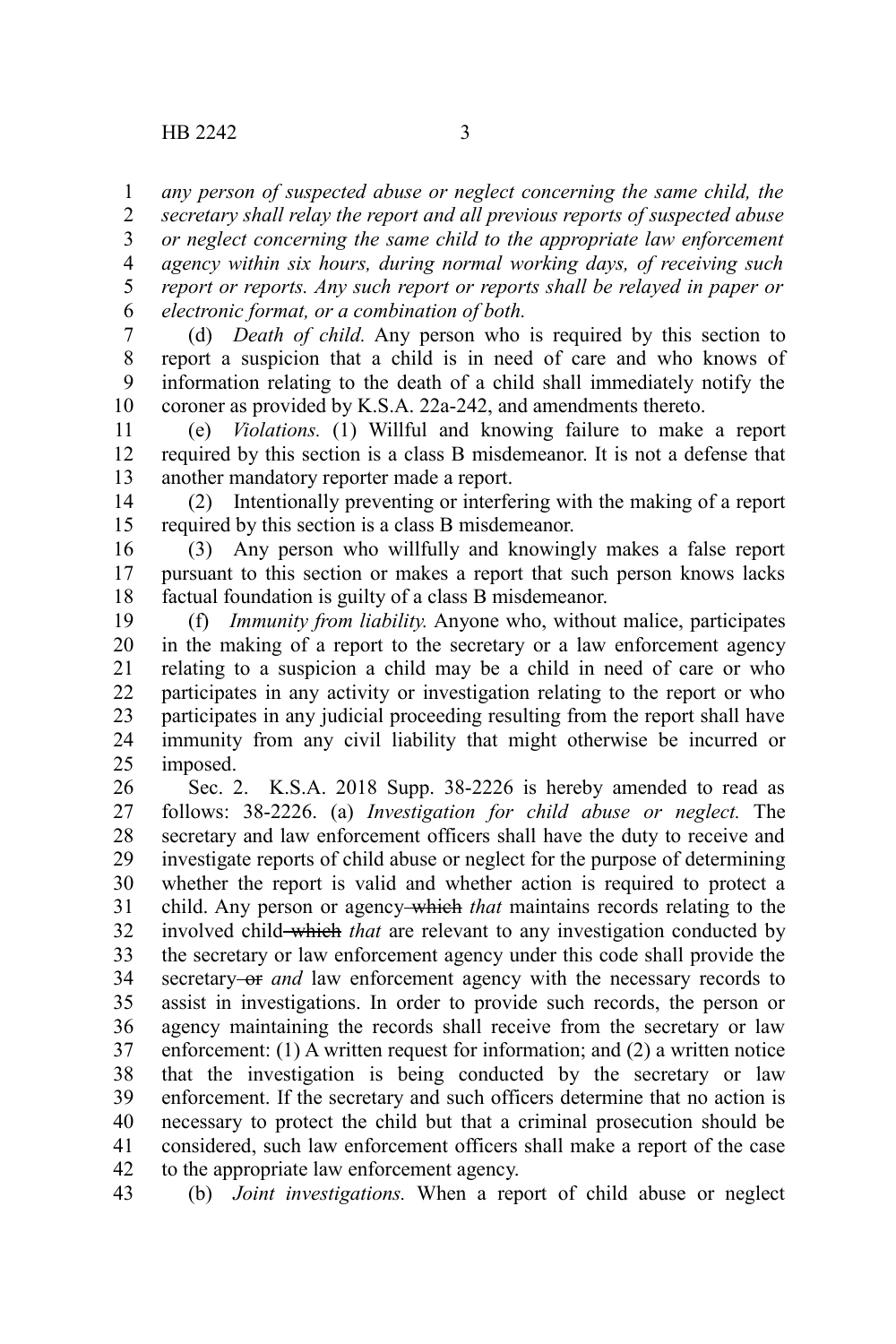indicates: (1) That there is serious physical harm to, serious deterioration of or sexual abuse of the child; and (2) that action may be required to protect the child, the investigation shall be conducted as a joint effort between the secretary and the appropriate law enforcement agency or agencies, with a free exchange of information between them pursuant to K.S.A. 2018 Supp. 38-2210, and amendments thereto. *The secretary shall relay such report of suspected abuse or neglect and any previous reports of suspected abuse or neglect concerning the same child to the appropriate law enforcement agency or agencies within six hours, during normal working days, of receiving such report or reports. Any such report or reports shall be relayed in paper or electronic format, or a combination of both.* If a statement of a suspect is obtained by either agency, a copy of the statement shall be provided to the other. 1 2 3 4 5 6 7 8 9 10 11 12 13

(c) *Investigation of certain cases.* Suspected child abuse or neglect which *that* occurs in an institution operated by the Kansas department of corrections shall be investigated by the attorney general or secretary of corrections. Any suspected child abuse or neglect in an institution operated by the Kansas department for aging and disability services, or by persons employed by the Kansas department for aging and disability services or the Kansas department for children and families, or of children of persons employed by either department, shall be investigated by the appropriate law enforcement agency. 14 15 16 17 18 19 20 21 22

(d) *Coordination of investigations by county or district attorney.* If a dispute develops between agencies investigating a reported case of child abuse or neglect, the appropriate county or district attorney shall take charge of, direct and coordinate the investigation. 23 24 25 26

(e) *Investigations concerning certain facilities.* Any investigation involving a facility subject to licensing or regulation by the secretary of health and environment shall be promptly reported to the state secretary of health and environment. 27 28 29 30

(f) *Cooperation between agencies.* Law enforcement agencies and the secretary shall assist each other in taking action which *that* is necessary to protect a child regardless of which agency conducted the initial investigation. 31 32 33 34

(g) *Cooperation between school personnel and investigative agencies.* (1) Educational institutions, the secretary and law enforcement agencies shall cooperate with each other in the investigation of reports of suspected child abuse or neglect. The secretary and law enforcement agencies shall have access to a child in a setting designated by school personnel on the premises of an educational institution. Attendance at an interview conducted on such premises shall be at the discretion of the agency conducting the interview, giving consideration to the best interests of the child. To the extent that safety and practical considerations allow, 35 36 37 38 39 40 41 42 43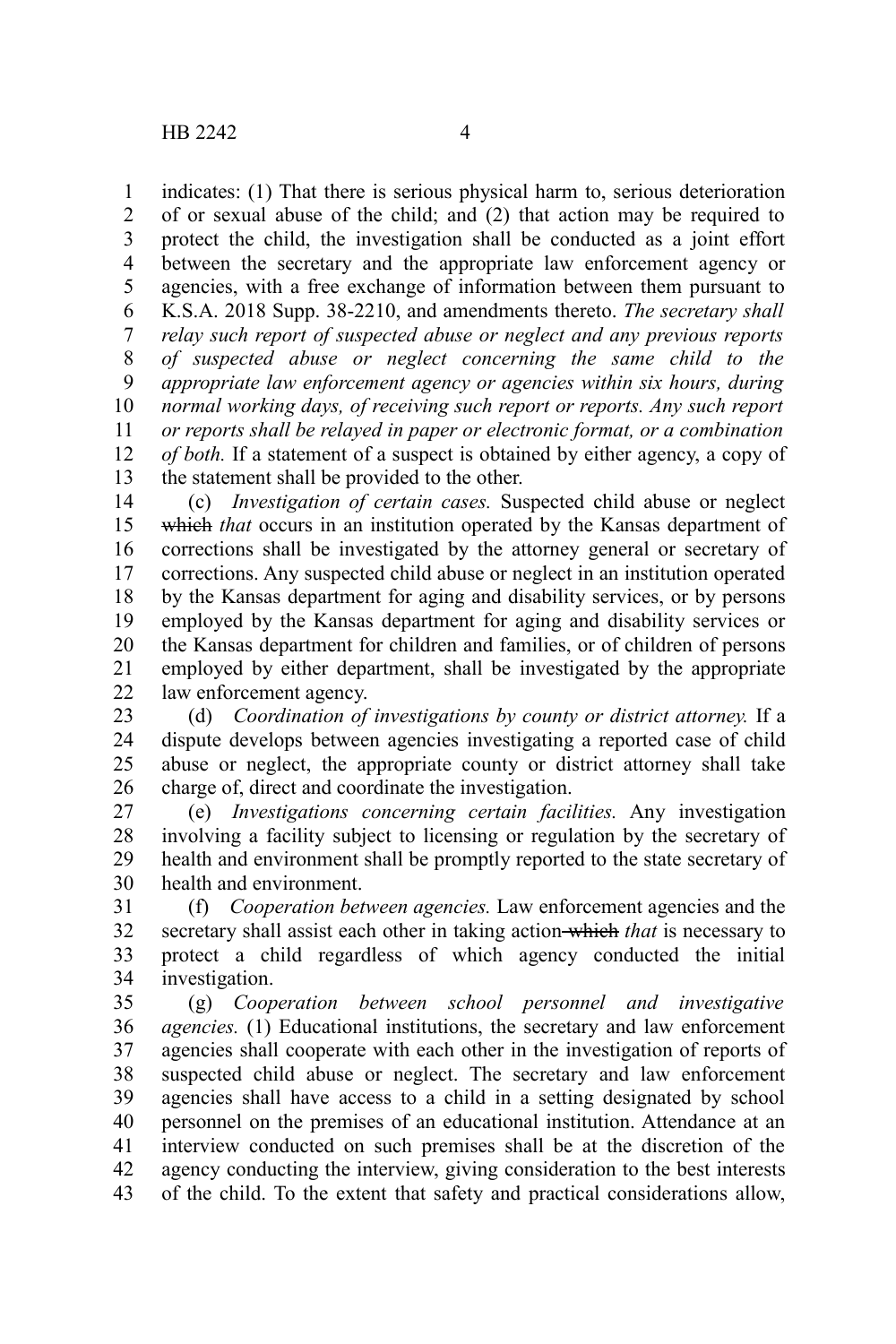law enforcement officers on such premises for the purpose of investigating a report of suspected child abuse or neglect shall not be in uniform. 1 2

(2) The secretary or a law enforcement officer may request the presence of school personnel during an interview if the secretary or officer determines that the presence of such person might provide comfort to the child or facilitate the investigation. 3 4 5 6

Sec. 3. K.S.A. 2018 Supp. 39-1431 is hereby amended to read as follows: 39-1431. (a) *(1)* Any person who is licensed to practice any branch of the healing arts, a licensed psychologist, a licensed master level psychologist, a licensed clinical psychotherapist, the chief administrative officer of a medical care facility, a teacher, a licensed social worker, a licensed professional nurse, a licensed practical nurse, a licensed dentist, a licensed marriage and family therapist, a licensed clinical marriage and family therapist, licensed professional counselor, licensed clinical professional counselor, registered alcohol and drug abuse counselor, a law enforcement officer, an emergency medical services attendant, a case manager, a rehabilitation counselor, a bank trust officer or any other officers of financial institutions, a legal representative, a governmental assistance provider, an owner or operator of a residential care facility, an independent living counselor and the chief administrative officer of a licensed home health agency, the chief administrative officer of an adult family home and the chief administrative officer of a provider of community services and affiliates thereof operated or funded by the Kansas department for aging and disability services or licensed under K.S.A. 2018 Supp. 39-2001 et seq., and amendments thereto, who has reasonable cause to believe that an adult is being or has been abused, neglected or exploited or is in need of protective services shall report, immediately from receipt of the information, such information or cause a report of such information to be made in any reasonable manner. An employee of a domestic violence center shall not be required to report information or cause a report of information to be made under this subsection. 7 8 9 10 11 12 13 14 15 16 17 18 19 20 21 22 23 24 25 26 27 28 29 30 31 32

*(2)* Other state agencies receiving reports that are to be referred to the Kansas department for children and families and the appropriate law enforcement agency, shall submit the report to the department and agency within six hours, during normal work days, of receiving the information. 33 34 35 36

*(3)* Reports shall be made to the Kansas department for children and families during the normal working week days and hours of operation. Reports shall be made to law enforcement agencies during the time the Kansas department for children and families is not in operation. Law enforcement shall submit the report and appropriate information to the Kansas department for children and families on the first working day that the Kansas department for children and families is in operation after 37 38 39 40 41 42 43